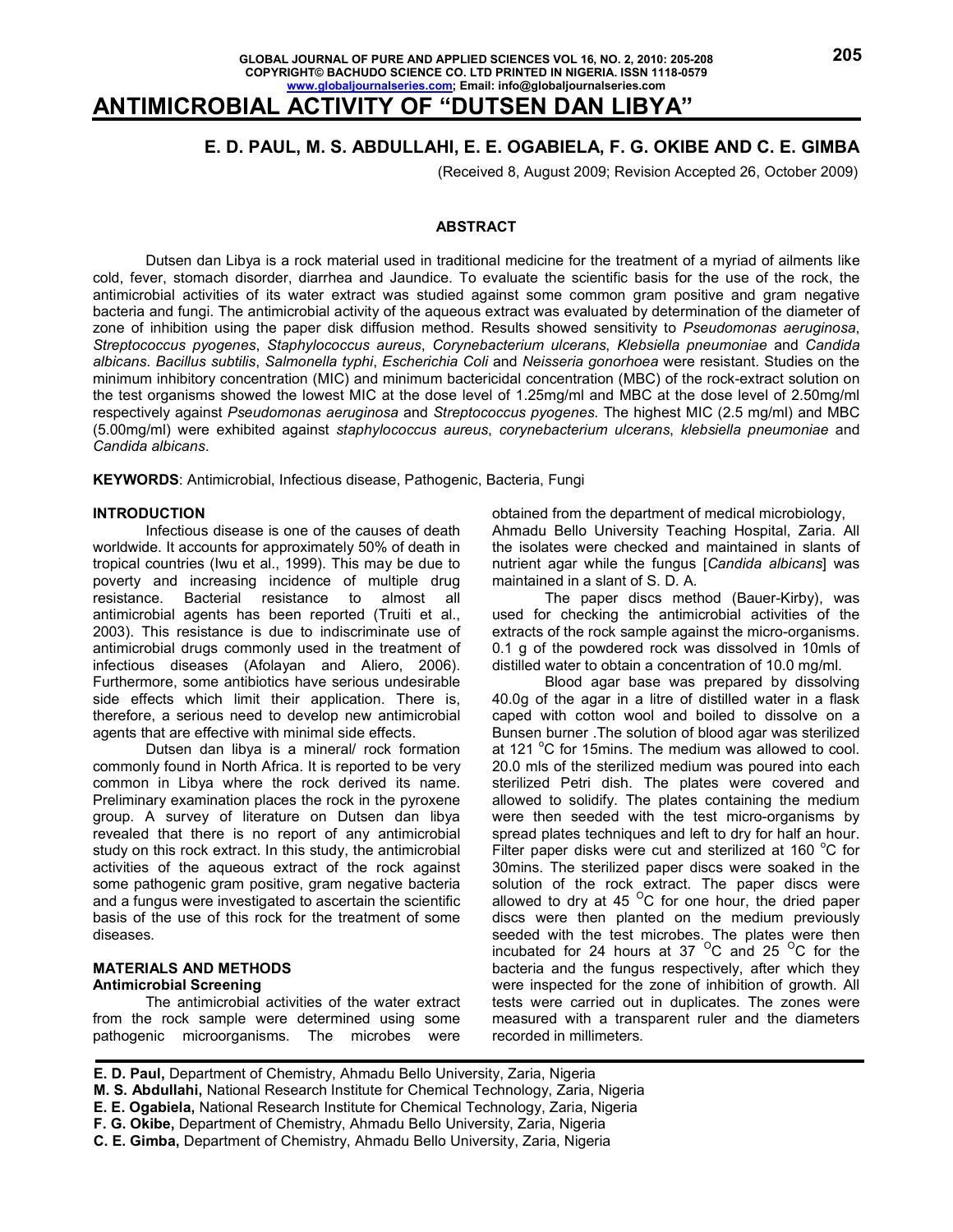### **MIC**

 Minimum Inhibition Concentration was carried out on the extract that showed growth inhibitory effects on the microbes and was done using the broth dilution method. Nutrient broth was prepared according to the manufacturer's method, boiled and 10mls was dispensed into a set of 5 screw cap test tubes. This was sterilized at  $121^{\circ}$ C for 15 minutes. The medium was allowed to cool.

 Mc – Farland's turbidity standard scale number 0.5 was prepared to give a turbid solution. 10.0 mls of normal saline was used to make a turbid suspension of the microbes. The dilution of the microbes suspension was done continuously using the normal saline until the turbidity marched that of the Mc – Farland's scale by visual comparison, at this point the microbes have the concentration of 3.0 X 10 $^8$  mg/ml. 0.1 g of the powdered rock was dissolved in 10.0 mls of the sterile nutrient broth.

 Two fold serial dilution of the rock in the broth was done continuously to give a concentration of 10.0 mg/ml, 5.0 mg/ml, 2.5 mg/ml, 1.25 mg/ml and 0.625 mg/ml respectively. All these were obtained by withdrawal of 2.0 ml from a proceeding test tube into the next and from the last tube 2.0 mls of the solution was withdrawn and discarded using a sterile pipette. 1.0 ml

| Test organism                                                                                           |                  |
|---------------------------------------------------------------------------------------------------------|------------------|
| Staphylococcus aureus<br>Streptococcus pyogenes<br><b>Bacillus subtilis</b><br>Corynebacterium ulcerans | S<br>S<br>R<br>S |
| Salmonella typhi                                                                                        | R                |
| Escherichia Coli                                                                                        | R                |
| Klebsiella pneumoniae                                                                                   | S                |
| Pseudomonas aeruginosa                                                                                  | S                |
| Neisseria gonorhoea                                                                                     | R                |
| Candida albicans                                                                                        | ς                |

Table 1: Antimicrobial Activities of DDL Key=S=Sensitive R= Resistance of the microbes suspension in the saline was transferred into each of the test tubes. The test tubes were then incubated at 37 $\mathrm{^{0}C}$  for 24 hours after which they were observed for turbidity. The tubes with the lowest concentration of the extract showing a clear solution represent the MIC.

#### **MBC**

 Minimum bactericidal concentration determination was carried out in order to determine the microbes sensitivity.

Blood agar plates were prepared according to the manufacturer's instruction. The contents of the MIC tubes and proceeding tubes in the serial dilution were sub cultured onto the labeled plates by dipping a sterile loop into each of the test tubes and streaking the plates. The plates were inoculated at 37  $\mathrm{^{\circ}C}$  for 24 hours after which they were observed for microbial growth. The MBC was the plate with the lowest concentration of the rock extract without growth.

### **RESULTS**

 The results of the antimicrobial activities, the zone of growth inhibition in millimeters, MIC and MBC tests carried out on the various microorganisms are presented in the following Tables 1, 2, 3, and 4 respectively.

| Test organism            | Zone of growth<br>inhibition |
|--------------------------|------------------------------|
| Staphylococcus aureus    | 27                           |
| Streptococcus pyogenes   | 35                           |
| <b>Bacillus subtilis</b> |                              |
| Corynebacterium ulcerans | 28                           |
| Salmonella typhi         |                              |
| Escherichia Coli         |                              |
| Klebsiella pneumoniae    | 29                           |
| Pseudomonas aeruginosa   | 31                           |
| Neisseria gonorhoea      |                              |
| Candida albicans         |                              |

Table 2: Zone of Growth Inhibition of DDL Extract against the Micro – Organism (mm)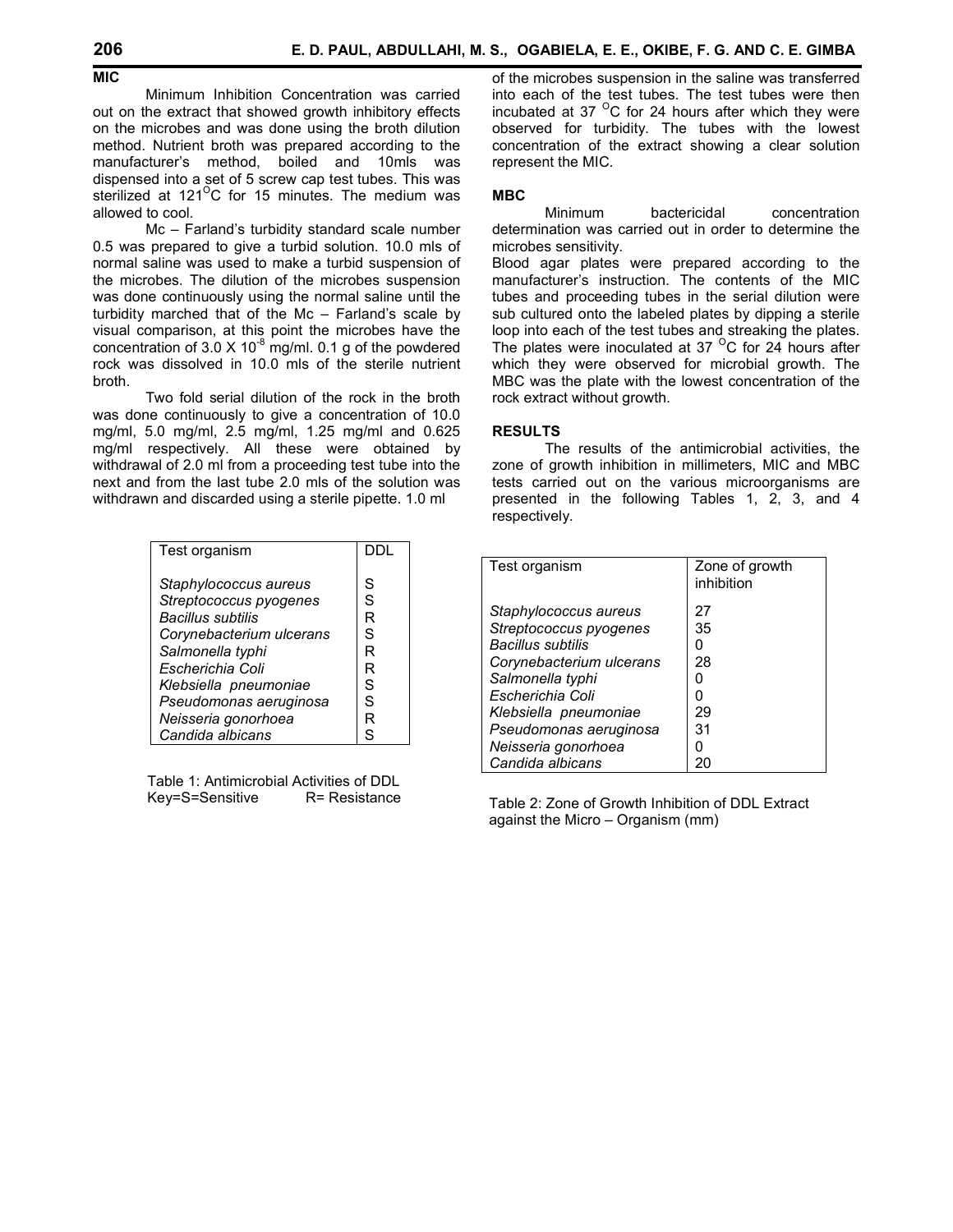**Table 3:** Minimum Inhibition Concentration (MIC) of DDL against the Microbes

| 10mg/ml                        | 5mg/ml | 2.5mg/ml | $1.25$ mg/ml | $0.625$ mg/ml |
|--------------------------------|--------|----------|--------------|---------------|
|                                |        | $*_{+}$  | +            | $^{++}$       |
|                                |        |          |              |               |
|                                |        |          | $*_{+}$      | $\ddot{}$     |
|                                |        |          |              |               |
|                                |        |          |              |               |
|                                |        | $^*$ +   | $\ddot{}$    | $++$          |
|                                |        |          |              |               |
|                                |        |          |              |               |
|                                |        |          |              |               |
|                                |        | $*_{+}$  | $\ddot{}$    | $++$          |
|                                |        |          |              |               |
|                                |        |          |              | $\ddot{}$     |
|                                |        |          |              |               |
|                                |        |          |              |               |
| - = No growth (Clear Solution) |        |          | $\ddot{}$    | $++$          |
|                                |        |          | $*_{+}$      | $^*$ +        |

+ = Light growth (Turbid) + + = Dense growth

Table 4: Minimum Bactericidal Concentration of DDL against the Microbes

| <b>Test Organism</b>     | 10mg/ml | 5 <sub>mg/ml</sub> | $2.5$ mg/ml  | $1.25$ mg/ml           | $0.625$ mg/ml   |  |
|--------------------------|---------|--------------------|--------------|------------------------|-----------------|--|
|                          |         |                    |              |                        |                 |  |
| Staphylococcus aureus    |         | $^*+$              | $\ddot{}$    | $^{\mathrm{+}}$        | $^{+++}$        |  |
| Streptococcus pyogenes   |         |                    | $^*+$        | $\ddot{}$              | $^{\mathrm{+}}$ |  |
| Corynebacterium          |         | $^*+$              | +            | $^{\mathrm{+}}$        | $^{+++}$        |  |
| ulcerans                 |         |                    |              |                        |                 |  |
| <b>Bacillus subtilis</b> |         |                    |              |                        |                 |  |
| Salmonella typhi         |         |                    |              |                        |                 |  |
| Escherichia Coli         |         |                    |              |                        |                 |  |
| Pseudomonas              |         |                    | $^*+$        | $\ddot{}$              | $^{\mathrm{+}}$ |  |
| aeruginosa               |         |                    |              |                        |                 |  |
| Klebsiella pneumonia     |         | $^*+$              | +            | $++$                   | $^{+++}$        |  |
| Neisseria gonorhoea      |         |                    |              |                        |                 |  |
| Candida albicans         |         | $^*$ +             | $\ddot{}$    | $++$                   | $^{+++}$        |  |
| $=$ No Growth<br>Kev: -  |         | $*$ = MBC          | $+ =$ Growth | $++$ = Moderate Growth |                 |  |

+++ = Heavy Growth